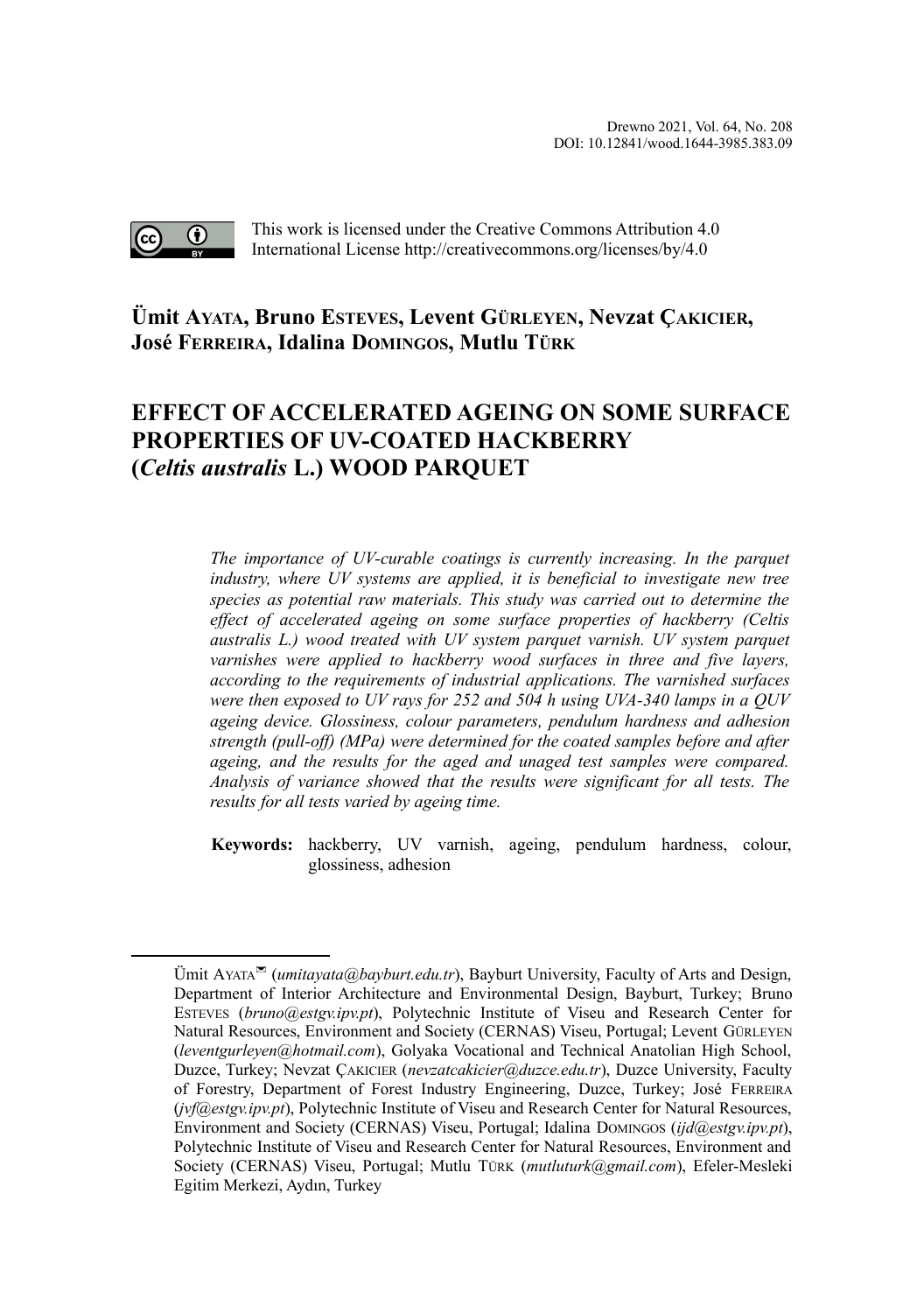## **Introduction**

UV system parquet varnishes are an important technical advance in the parquet industry. With the development of technology, the rapid spread of coatings that can dry quickly with UV rays has increased demand in many areas of use. Although domestic and foreign wood species are used in parquet production, it is seen that for many wood species which have an important potential area of application in the furniture sector, their possible use in the UV system parquet industry has not been investigated.

In the literature, there are studies on UV system parquet varnish application using different coatings on different tree species. Various tests were carried out on the varnish layers obtained in these studies, including the determination of colour, glossiness, adhesion strength (pull-off), pendulum hardness, etc. Examples of wood species to which UV coatings have been applied include *Fraxinus mandshurica* Rupr. by Li et al. [2021], *Pinus caribaea* var. *hondurensis* and *Eucalyptus grandis* by de Moura et al. [2013], white oak (*Quercus alba* L.) by Wang et al. [2019], American black walnut (*Juglans nigra* L.), northern red oak (*Quercus rubra*), maple (*Acer pseudoplatanus* L.) and walnut (*Juglans regia* L.) by Ayata et al. [2018a], limba (*Terminalia superba*), sapeli (*Entandophragma cylindricum*), chestnut (*Castanea sativa* Mill.) and iroko (*Chlorophora excelsa*) by Ayata and Çavuş [2018], oak (*Quercus* L.) by Stachowiak-Wencek [2019], Radiata pine (*Pinus radiata*) by Viengkhou et al. [1996], oak, Robinia, toothed oak, elm, walnut, *Pinnate pometia* and *Newtonia* spp. by Zhao et al. [2021], oak (*Quercus petraea* L.) by Gurleyen et al. [2019], Kaygin and Akgun [2008] and Ayata et al. [2016], lemon (*Citrus limon* (L.) Burm.) by Ayata [2019], beech (*Fagus orientalis* Lipsky) by Kaygin and Akgun [2008], Ayata et al. [2017a] and Ayata et al. [2018a; b], Persian silk (*Albizia julibrissin*) by Gurleyen [2020], doussie (*Afzelia africana*) by Gurleyen [2021], sugar maple (*Acer saccharum*) by Vardanyan et al. [2014], rowanberry (*Sorbus* L.) by Gurleyen et al. [2017b], ash (*Fraxinus excelsior*) by Ayata et al. [2017b], Scots pine (*Pinus sylvestris* L.) by Gurleyen et al. [2017a], mulberry (*Morus alba*) by Çavuş [2021], apricot (*Prunus armeniaca* L.) by Ayata et al. [2021a], Taurus cedar (*Cedrus libani* A. Rich) by Ayata et al. [2021b], European ash (*Fraxinus excelsior* L.) by Herrera et al. [2018], and black alder (*Alnus glutinosa* Gaertn. L.) by Salca et al. [2016]. The surface properties of the UV system varnish layers on these wood species were investigated, and positive and negative test results were discussed.

Hackberry (*Celtis australis* L.) trees are naturally present in Turkey, Southern Europe and North Africa. In Turkey, in the North, West, South, and around Hatay city, it grows to between 50 and 1000 metres [Gultekin 2014]. It is a forest tree with a crown diameter of 6-8 m [Çugen 2011] and can grow up to 25 metres. It has edible orange-yellow fruits. It is a plant of the Mediterranean ecosystem. It develops a taproot system, and usually enters the mix of other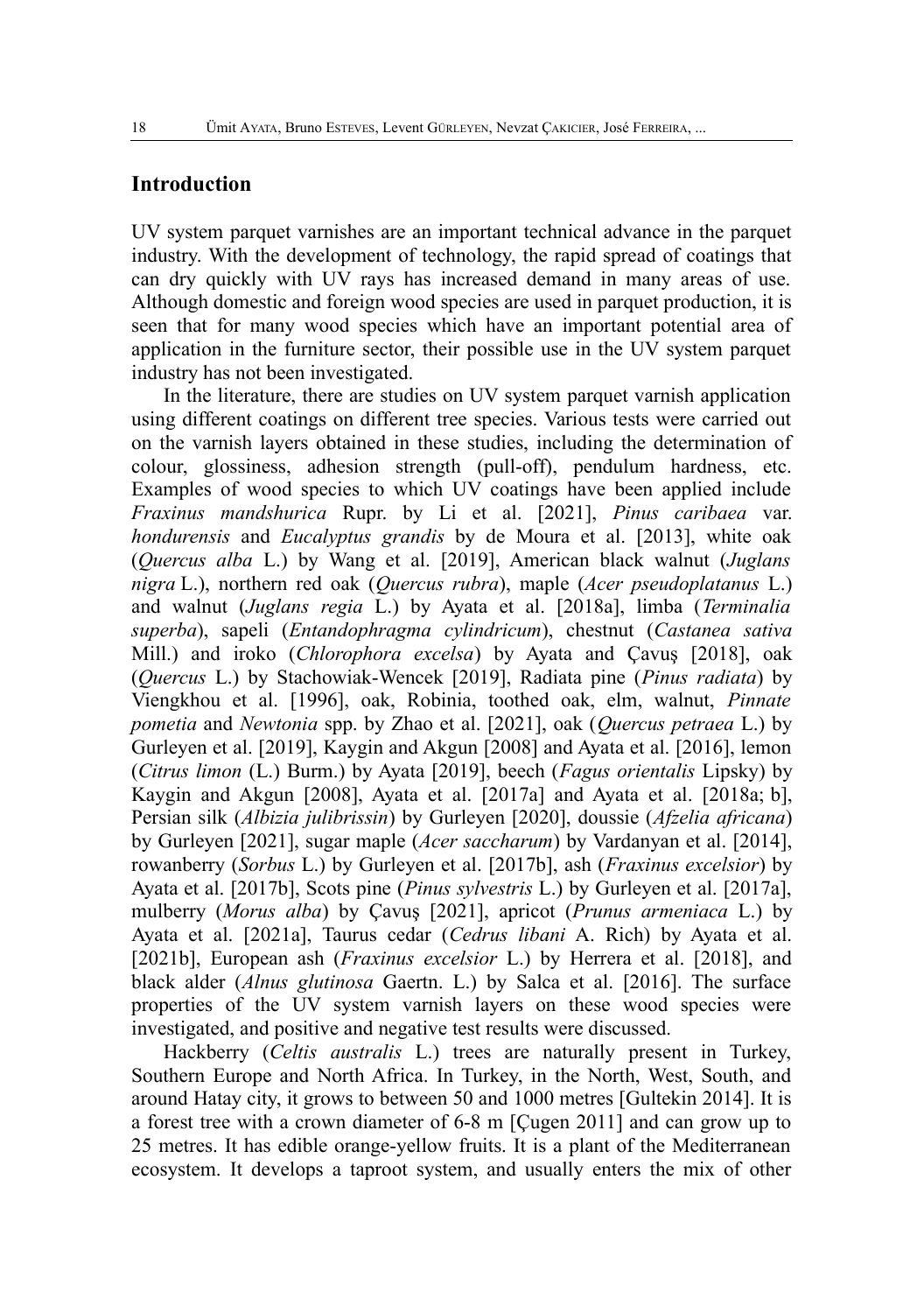species in the growing area. It is a durable landscape plant [Gultekin 2014]. It is a tropical to temperate tree [Gaur 1999]. Hackberry wood was determined as cellulose 46.54%, lignin 20.80%, hemicellulose 20.48%, extractive substances 4.05%, hot water solubility 6.71%, ash 1.42%, fuel index value 1800.73 [Sedai et al. 2016], air-dry density  $1.058$  g/cm<sup>3</sup>, dynamic bending (shock) resistance  $1.53$  kgm/cm<sup>2</sup>. , bending resistance 108.10 N/mm<sup>2</sup> , elastic modulus 8247.10 N/mm<sup>2</sup>, static hardness values for tangent, radial and transverse surfaces 106.80 N/mm<sup>2</sup>, 117.40 N/mm<sup>2</sup> and 128.20 N/mm<sup>2</sup>, and screw holding capacity values for tangent, radial and transverse surfaces 58.10 N/mm<sup>2</sup>, 59.60 N/mm<sup>2</sup> and 55.80 N/mm<sup>2</sup> [Çavuş 2020]. Its wood is used in the production of walking sticks [Usher 1974], in the manufacture of hoops [Gultekin 2014], and in the production of tool and whip handles, glasses, spoons, milk jugs, sports equipment, paddles, canoes, rods, and agricultural equipment. It can be carved and used in car construction and as a general building material [Bhatt and Verma 2002]. Celtis timber has also been reported to be a good source of paper and pulp [Pearson and Brown 1932; Trotter 1944]. In the light of this information, it is notable that there are no existing studies in the literature concerning the application of UV system parquet varnishes to hackberry wood.

In this study, UV system varnishes were applied to hackberry wood according to the requirements of industrial applications. These materials were then aged for 252 and 504 h in an accelerated ageing device. By testing some properties – colour parameters, glossiness, adhesion strength (pull-off), and pendulum hardness – of aged and unaged specimens, it was sought to contribute to the international literature by providing new information about the possible use of this tree species.

## **Materials and methods**

## **Wood material**

Hackberry (*Celtis australis* L.) wood was chosen in the study and was purchased from a commercial timber company in Izmir City, Turkey. The dimensions of the wooden sections provided were 90 cm  $\times$  10 cm  $\times$  1.8 cm. Later, in accordance with the TS 2471 [1976] standard, 30 test samples were subjected to conditioning in air at a relative humidity of  $65 \pm 3\%$  and a temperature of  $20 \pm 2^{\circ}$ C.

## **UV system parquet varnish application**

UV system parquet varnishes, consisting of three and five layers, were applied to hackberry wood surfaces at KPS Company (Duzce City, Turkey) to suit industrial applications. The process of varnish application was carried out at a production line speed of 10 m/min. Information on the stages of implementation is shown in Table 1. Detailed information on the chemicals used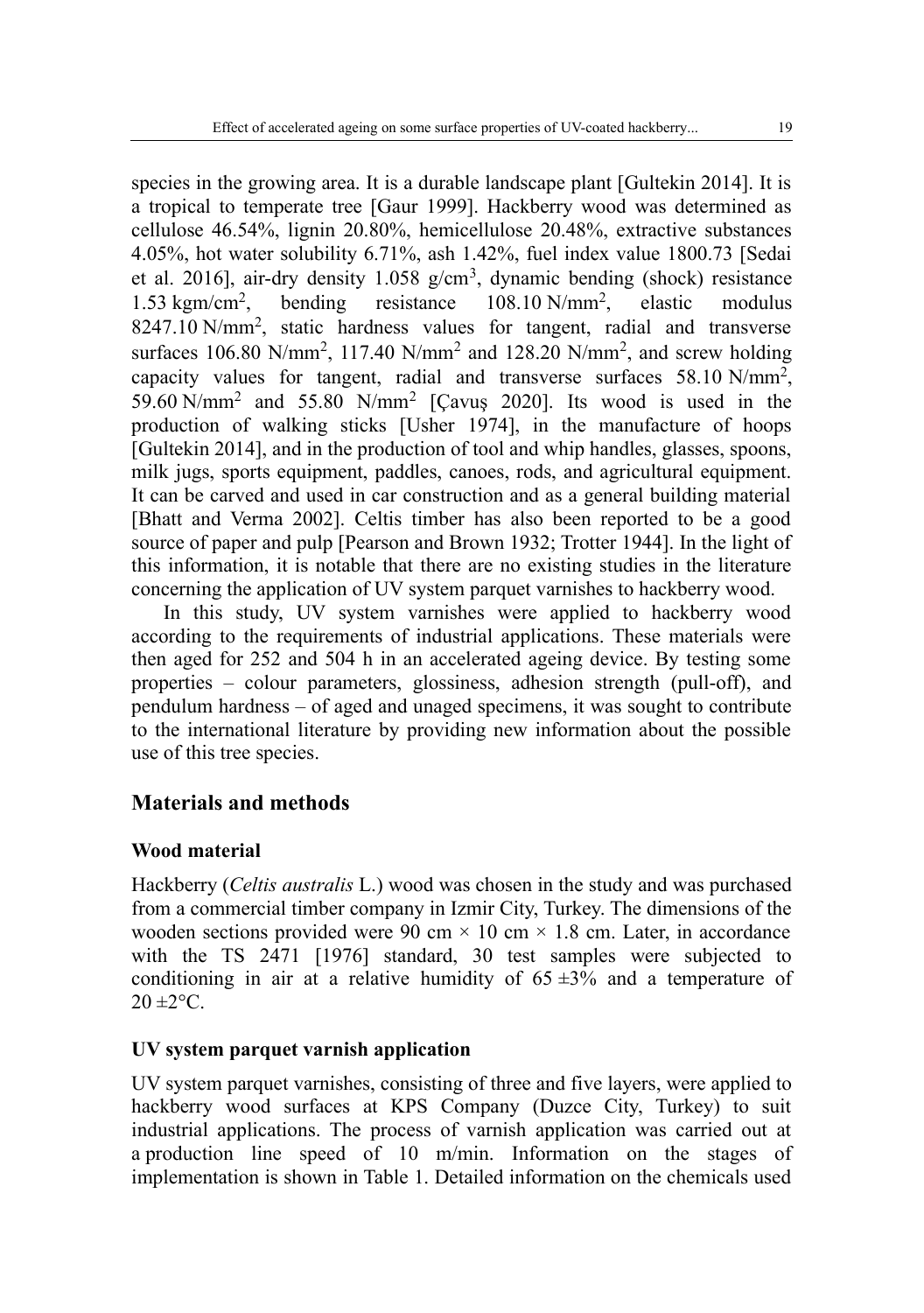in the study is given in the study by Ayata [2019]. The varnished materials were later conditioned in air in accordance with the TS 2471 [1976] standard (temperature  $20 \pm 2^{\circ}$ C and relative humidity  $65 \pm 3\%$ ) until they reached a constant weight.

|          | $1 \rightarrow$  | Sanding and calibrating of machines (80 to 120 grit sizes)        |
|----------|------------------|-------------------------------------------------------------------|
|          | $2 \rightarrow$  | Clear UV curing hydro primer applied 10 $g/m^2$ then dried (70°C) |
|          | $3 \rightarrow$  | UV curtain coating high glossiness applied 8 $g/m2$               |
|          | $4\rightarrow$   | UV lamp drying $(2 \text{ times})$ total $(177 \text{ mJ/cm}^2)$  |
| 3 layers | $5 \rightarrow$  | Sanding and calibrating of machines (280 to 320 grit sizes)       |
|          | $6 \rightarrow$  | Clear mat UV oil applied 8 $g/m^2$                                |
|          | $7 \rightarrow$  | UV lamp drying $(71 \text{ mJ/cm}^2)$                             |
|          | $8 \rightarrow$  | Clear mat UV oil applied 8 $g/m^2$                                |
|          | $9 \rightarrow$  | UV lamp drying $(2 \text{ times})$ total $(314 \text{ mJ/cm}^2)$  |
|          | $1 \rightarrow$  | Sanding and calibrating of machines (80 to 120 grit sizes)        |
|          | $2 \rightarrow$  | Clear UV curing hydro primer applied 10 $g/m^2$ then dried (70°C) |
|          | $3 \rightarrow$  | *UV clear curing sealer applied 20 $g/m^2$ then dried (70°C)      |
|          | $4 \rightarrow$  | UV clear curing sealer applied 10 $g/m^2$ then dried (70°C)       |
|          | $5 \rightarrow$  | UV clear curing sealer applied 10 $g/m^2$ then dried (170°C)      |
| 5 layers | $6 \rightarrow$  | Sanding and calibrating of machines (280 to 320 grit sizes)       |
|          | $7 \rightarrow$  | Clear mat UV oil applied 8 $g/m^2$                                |
|          | $8 \rightarrow$  | UV lamp drying $(71 \text{ mJ/cm}^2)$                             |
|          | $9 \rightarrow$  | Clear mat UV oil applied 8 $g/m^2$                                |
|          | $10 \rightarrow$ | UV lamp drying $(2 \text{ times})$ total $(314 \text{ mJ/cm}^2)$  |

## **Table 1. UV system parquet production stages**

#### **Determination of light quality – measuring instrument**

In accordance with the DIN EN ISO/IEC 17025 [2016] standard, the UV energies of different light sources used during parquet production were determined using an A UV integrator device (Kühnast, Brachttal, Germany).

### **Artificial weathering**

The ageing process of the samples with three and five layers of UV system parquet varnish was performed in a QUV weathering tester (Q-Lab, Westlake, OH, US) in accordance with the ISO 4892-3 [2016] standard. The ageing device was set to 0.67 light intensity, 15 min water spray, 50 °C temperature, and 8 h ultraviolet exposure with UVA-340 lamps. The ageing periods were 252 and 504 h. No unvarnished sample was tested in this study.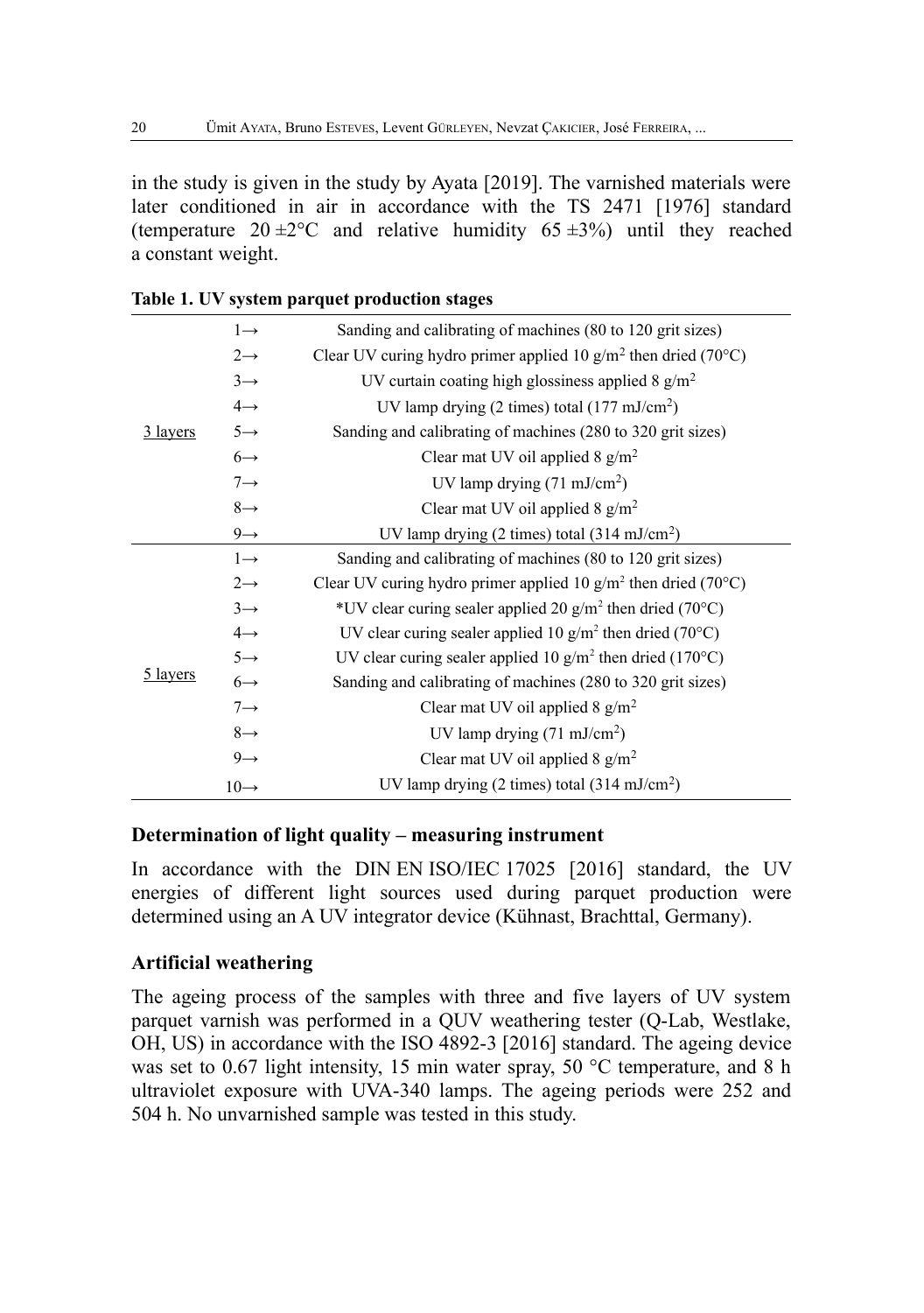#### **Determination of colour parameters**

In accordance with ASTM D 2244-3 [2007], the yellow colour  $(b^*)$  tone, lightness  $(L^*)$ , and red colour  $(a^*)$  tone of samples were measured using a CS-10 colorimeter (CHN Spec, China) (Fig. 1B) (CIE 10° standard observer; 8°/diffused illumination CIE D65 light source). The CIELAB system, characterized by the three axes  $L^*$ ,  $b^*$ , and  $a^*$ , was used:  $a^*$  is the red (+) to green (–) tone;  $b^*$  is the yellow (+) to blue (–) tone; and the  $L^*$  axis represents lightness, ranging from 100 (white) to zero (black) [Ayata 2019]. Δ*a*\*, Δ*b*\*, Δ*L*\* and total colour difference (Δ*E*\*) of 3- and 5-layer UV system varnish were calculated using equations (1) to (4):

 $\Delta a^* = a^*$  aged UV coated –  $a^*$  unaged UV coated (1)

$$
\Delta L^* = L^* \text{ aged UV coated} - L^* \text{ unaged UV coated}
$$
 (2)

$$
\Delta b^* = b^* \text{ aged UV coated} - b^* \text{ unaged UV coated} \tag{3}
$$

$$
\Delta E^* = [(\Delta L^*)^2 + (\Delta a^*)^2 + (\Delta b^*)^2]^{1/2} \tag{4}
$$

Colour change criteria according to Barański et al. [2017] are given in Table 2. The total colour difference (Δ*E*\*) values calculated using the formulae are compared with this table.

**Table 2. Colour change criteria according to Barański et al. [2017]**

| $\Delta E^*$ value      | Colour change criteria                               |
|-------------------------|------------------------------------------------------|
| $\Delta E^*$ < 0.2      | Invisible colour change                              |
| $2 > \Lambda E^* > 0.2$ | Slight change of colour                              |
| $3 > \Lambda E^* > 2$   | Colour change visible in high filter                 |
| $6 > \Lambda E^* > 3$   | Colour change visible with average quality of filter |
| $12 > \Lambda E^* > 6$  | High colour change                                   |
| $\Lambda E^* > 12$      | Different colour                                     |

#### **Determination of glossiness values**

In accordance with the ISO 2813 [1994] standard, the glossiness values of the test samples with UV system varnish before and after ageing were obtained in a gloss meter device (ETB-0833 model, Vetus Electronic Technology Co., Ltd., CN) (Fig. 1B) at 20 $^{\circ}$ , 60 $^{\circ}$  and 85 $^{\circ}$ , perpendicular ( $\perp$ ) and parallel (||) to the fibres.

## **Adhesion strength (pull-off) test**

In accordance with the ASTM D 4541 [1995] standard, a total of 30 measurements were made using a PosiTest AT-A (automatic) pull-off adhesion tester (Defelsko® crop., DeFelsko Corporation, Ogdensburg, NY) (Fig. 1C). The adhesive used was 404 Plastic Steel Brand (resin and catalyst) adhesive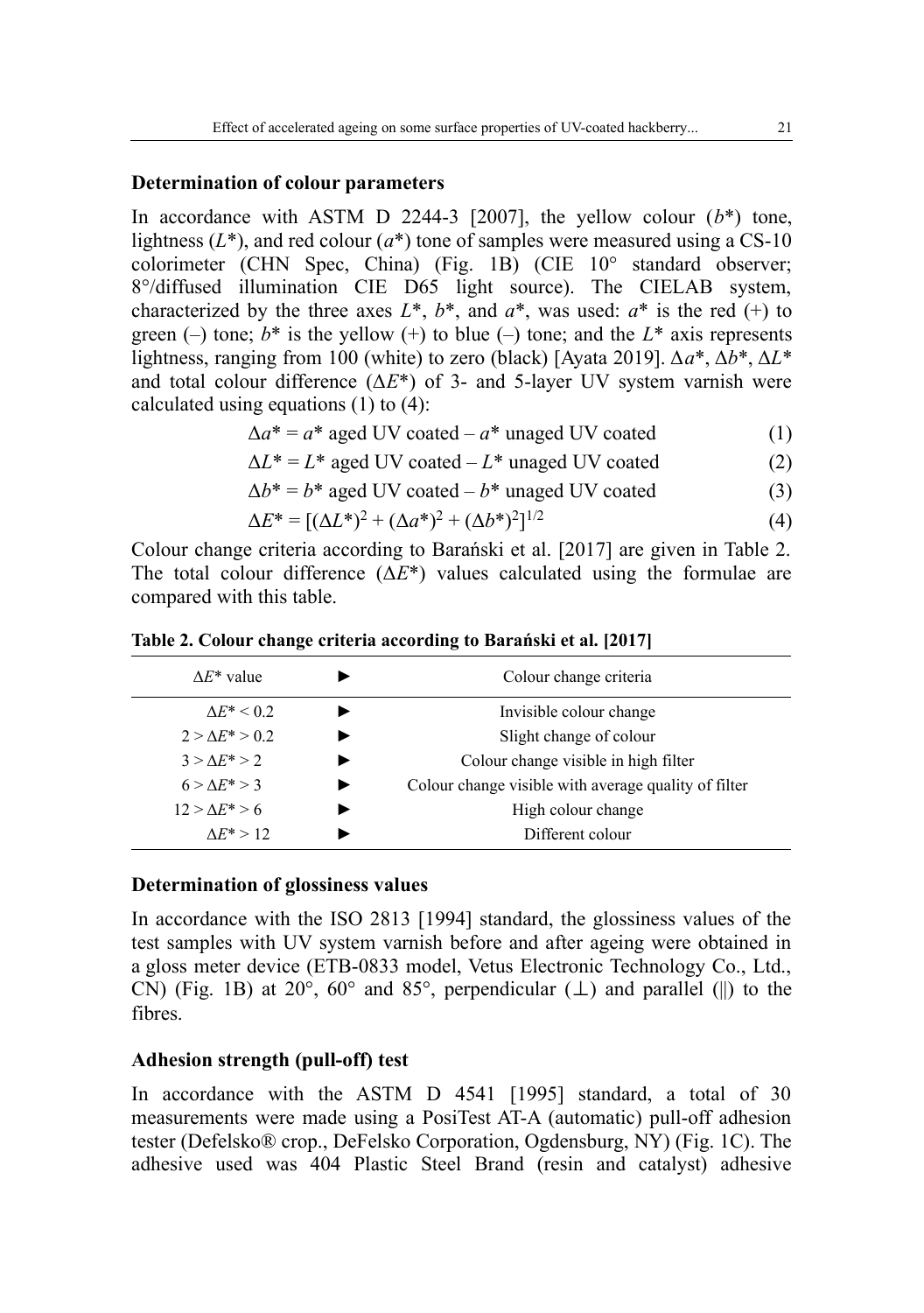(Çekmeköy/Istanbul, Turkey) (Fig. 5F). The UV system varnished surfaces are 20 mm drawing rollers (Fig. 1D) adhered at normal room temperature of  $20 \pm 2^{\circ}$ C and left to dry for 24 h. The adhesion strength was calculated using equation (5) below;

$$
X = \frac{4 \cdot F}{\pi \cdot d^2} \tag{5}
$$

where:  $X =$  adhesion strength (MPa),  $F =$  force at rupture (N),  $d =$  diameter of draw roll (mm).

### **Determination of pendulum hardness**

In accordance with the ASTM D 4366-95 [1984] standard, hardness properties of unaged and aged test specimens were determined using a König device (Pendulum Damping Tester, Model 299/300, Erichsen. Hemer, Germany) (Fig. 1E) designed to oscillate with two balls with a hardness of  $63 \pm 3.3$  HRC and a diameter of  $5 \pm 0.0005$  mm.



**Fig. 1. CS-10 colorimeter (A), gloss meter (B), PosiTest AT pull-off tester (C), Preparing Dolly (D), pendulum hardness (E), 404 Plastic Steel Brand adhesive (F) and QUV weathering tester (G)**

#### **Statistical analysis**

Test samples consisted of five pieces. Minimum and maximum values, standard deviations, mean, homogeneity groups, and analysis of variance were derived using the SPSS program, with data obtained from colour, glossiness, adhesion strength and pendulum hardness tests before and after weathering. Statistical analysis was performed for a total of 1170 measurements (colour parameters 360 + glossiness values  $720 +$  adhesion strength  $30 +$  pendulum hardness  $60 = 1170$ .

## **Results and discussion**

Analysis of variance results for the colour parameters (*L*\*, *a*\* and *b*\*) are given in Table 3. Significance was confirmed for the results for *a*\*, *b*\* and *L*\*.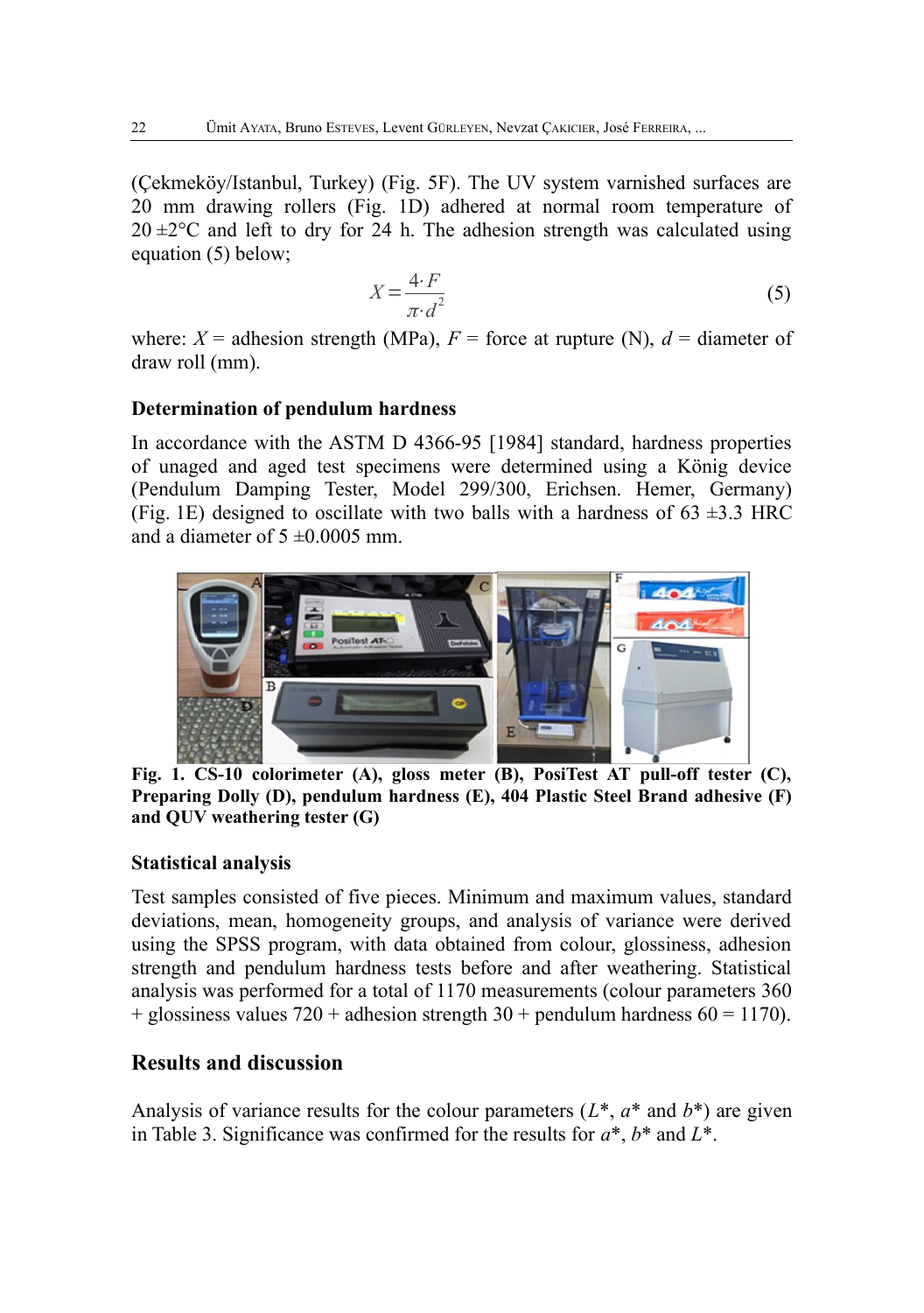| Te<br>st | Source              | Sum of<br>squares | Degrees of<br>freedom | Mean<br>square | F       | Sig.     |
|----------|---------------------|-------------------|-----------------------|----------------|---------|----------|
|          | Varnish Type (A)    | 68.857            | 1                     | 68.857         | 74.297  | $0.000*$ |
|          | Weathering Time (B) | 347.611           | $\overline{2}$        | 173.806        | 187.538 | $0.000*$ |
| $L^*$    | Interaction (AB)    | 828.579           | $\overline{2}$        | 414.289        | 447.022 | $0.000*$ |
|          | Error               | 105.652           | 114                   | 0.927          |         |          |
|          | Total               | 232983.049        | 120                   |                |         |          |
|          | Corrected Total     | 1350.699          | 119                   |                |         |          |
|          | Varnish Type (A)    | 95.052            | 1                     | 95.052         | 382.209 | $0.000*$ |
|          | Weathering Time (B) | 73.485            | $\mathfrak{D}$        | 36.743         | 147.744 | $0.000*$ |
|          | Interaction (AB)    | 63.575            | $\mathfrak{D}$        | 31.788         | 127.820 | $0.000*$ |
| $a^*$    | Error               | 28.351            | 114                   | 0.249          |         |          |
|          | Total               | 6697.673          | 120                   |                |         |          |
|          | Corrected Total     | 260.463           | 119                   |                |         |          |
|          | Varnish Type (A)    | 92.805            | 1                     | 92.805         | 156.301 | $0.000*$ |
|          | Weathering Time (B) | 418.965           | $\overline{2}$        | 209.483        | 352.809 | $0.000*$ |
|          | Interaction (AB)    | 69.192            | $\mathfrak{D}$        | 34.596         | 58.267  | $0.000*$ |
| $h^*$    | Error               | 67.688            | 114                   | 0.594          |         |          |
|          | Total               | 42226.743         | 120                   |                |         |          |
|          | Corrected Total     | 648.651           | 119                   |                |         |          |

**Table 3. Analysis of variance results for colour parameters (***L***\*,** *a***\* and** *b***\*)**

\*Significant if  $\alpha$  is less than or equal to 0.05.

SPSS results for the colour parameters are given in Table 4. Among the samples with three layers of varnish,  $L^*$  was lowest in the control samples and highest in samples aged for 504 h ( $L^*$  increased with increasing ageing time). However, in the case of samples with five layers of varnish, *L*\* was highest in the control samples, and decreased after ageing. According to Sogutlu and Sonmez [2006], a decrease in  $L^*$  indicates "darkening" in colour tone, while an increase indicates "lighter" colour. In this study, the increase in *L*\* values (from 40 to 49) on ageing in samples with three layers of varnish represents a lighter colour, and the decrease (from 46 to 43) with five layers of varnish represents darkening. For both types of varnish application, the lowest values of *b*\* and *a*\* were obtained for the unaged control samples. The highest *a*\* value was obtained in samples aged for 252 h in the case of three layers of varnish, and in samples aged for 504 h in the case of five layers. The highest *b*\* value was found in samples aged for 504 h, for both types of varnish application. These results can be assumed to be due to the different contents of chemicals in the two types of varnish used in intermediate coat application.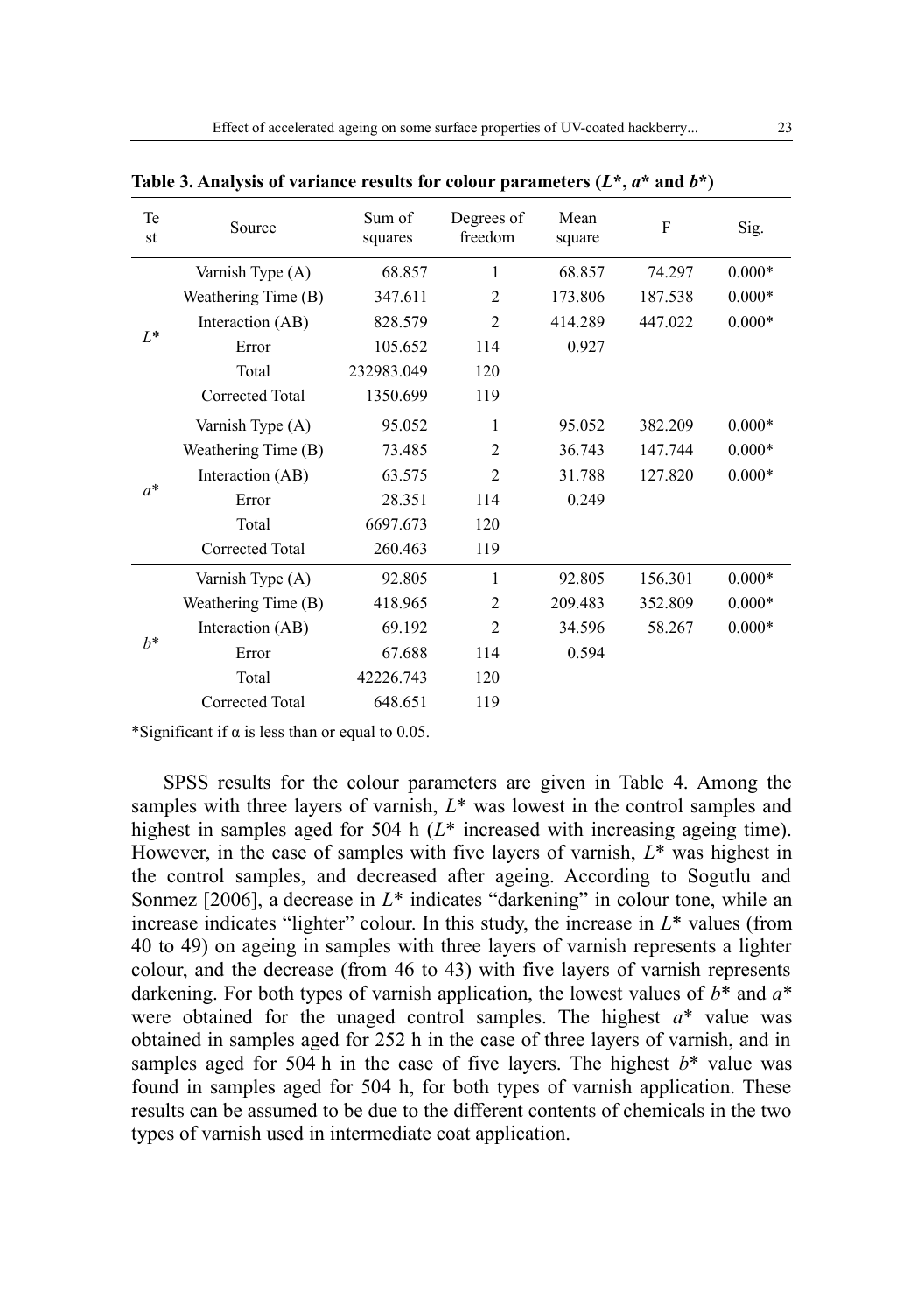| Test  | Varnish<br>type | Weathering<br>period | N  | Mean  | Homogeneity<br>group | Standard<br>deviation | Mini-<br>mum | Maxi-<br>mum |
|-------|-----------------|----------------------|----|-------|----------------------|-----------------------|--------------|--------------|
|       |                 | control              | 20 | 40.24 | E                    | 0.42                  | 39.44        | 40.87        |
|       | 3 layers        | 252 <sub>h</sub>     | 20 | 44.69 | $\mathcal{C}$        | 0.89                  | 43.35        | 45.98        |
|       |                 | 504h                 | 20 | 49.15 | $A^*$                | 0.80                  | 48.06        | 50.60        |
| $L^*$ |                 | control              | 20 | 46.13 | $\overline{B}$       | 1.22                  | 43.55        | 48.02        |
|       | 5 layers        | 252 <sub>h</sub>     | 20 | 39.96 | $E^{**}$             | 1.51                  | 37.49        | 42.12        |
|       |                 | 504h                 | 20 | 43.43 | D                    | 0.44                  | 43.00        | 44.50        |
|       | 3 layers        | control              | 20 | 5.99  | $E^{**}$             | 0.17                  | 5.76         | 6.32         |
|       |                 | 252 <sub>h</sub>     | 20 | 7.05  | C                    | 0.71                  | 6.27         | 9.85         |
|       |                 | 504h                 | 20 | 6.27  | E                    | 0.56                  | 5.32         | 7.88         |
| $a^*$ |                 | control              | 20 | 6.59  | D                    | 0.21                  | 6.29         | 7.18         |
|       | 5 layers        | 252 <sub>h</sub>     | 20 | 7.96  | $\overline{B}$       | 0.65                  | 6.59         | 8.76         |
|       |                 | 504 h                | 20 | 10.10 | $A^*$                | 0.42                  | 9.27         | 10.86        |
|       |                 | control              | 20 | 14.30 | $E**$                | 0.21                  | 13.83        | 14.65        |
|       | 3 layers        | 252h                 | 20 | 19.17 | $\mathcal{C}$        | 0.97                  | 18.36        | 22.89        |
| $h^*$ |                 | 504h                 | 20 | 19.73 | B                    | 0.67                  | 18.80        | 21.52        |
|       |                 | control              | 20 | 17.93 | D                    | 0.77                  | 16.81        | 19.30        |
|       | 5 layers        | 252 <sub>h</sub>     | 20 | 19.07 | $\mathcal{C}$        | 1.17                  | 17.05        | 20.63        |
|       |                 | 504h                 | 20 | 21.48 | $A^*$                | 0.38                  | 20.92        | 22.61        |

Table 4. Statistical data for colour parameters  $(L^*, b^*$  and  $a^*)$ 

N: number of measurements, \*highest value, \*\*lowest value.

Table 5 shows results for Δ*a*\*, Δ*L*\*, Δ*b*\* and Δ*E*\* calculated using the formulae given in the materials and methods section. The results show that Δ*E*\* in the case of three layers of varnish after ageing for 504 h was higher than the total colour difference in the case of five layers of varnish. The Δ*E*\* value for samples with three layers of varnish increased with increasing ageing time, but it decreased for samples with five layers (Table 5). When UV system varnish was applied in five layers on Persian silk by Gurleyen [2020] and on doussie by Gurleyen [2021] it was also found that Δ*E*\* increased with increasing ageing time. In those studies, the Δ*E*\* values decreased in the case of samples with three varnish layers, although they were found to increase in our study. This can be assumed to be due to the use of different wood types. When the total colour difference  $(\Delta E^*)$  values of the varnishes are compared with the colour change criteria given in Table 2 according to Barański et al. [2017], it is seen that the results for the three-layer samples satisfy the "high colour change" criterion for both periods of ageing. The results for the five-layer samples satisfy the "high colour change" criterion after 252 hours of ageing, and "colour change visible with average quality of filter" after 504 hours.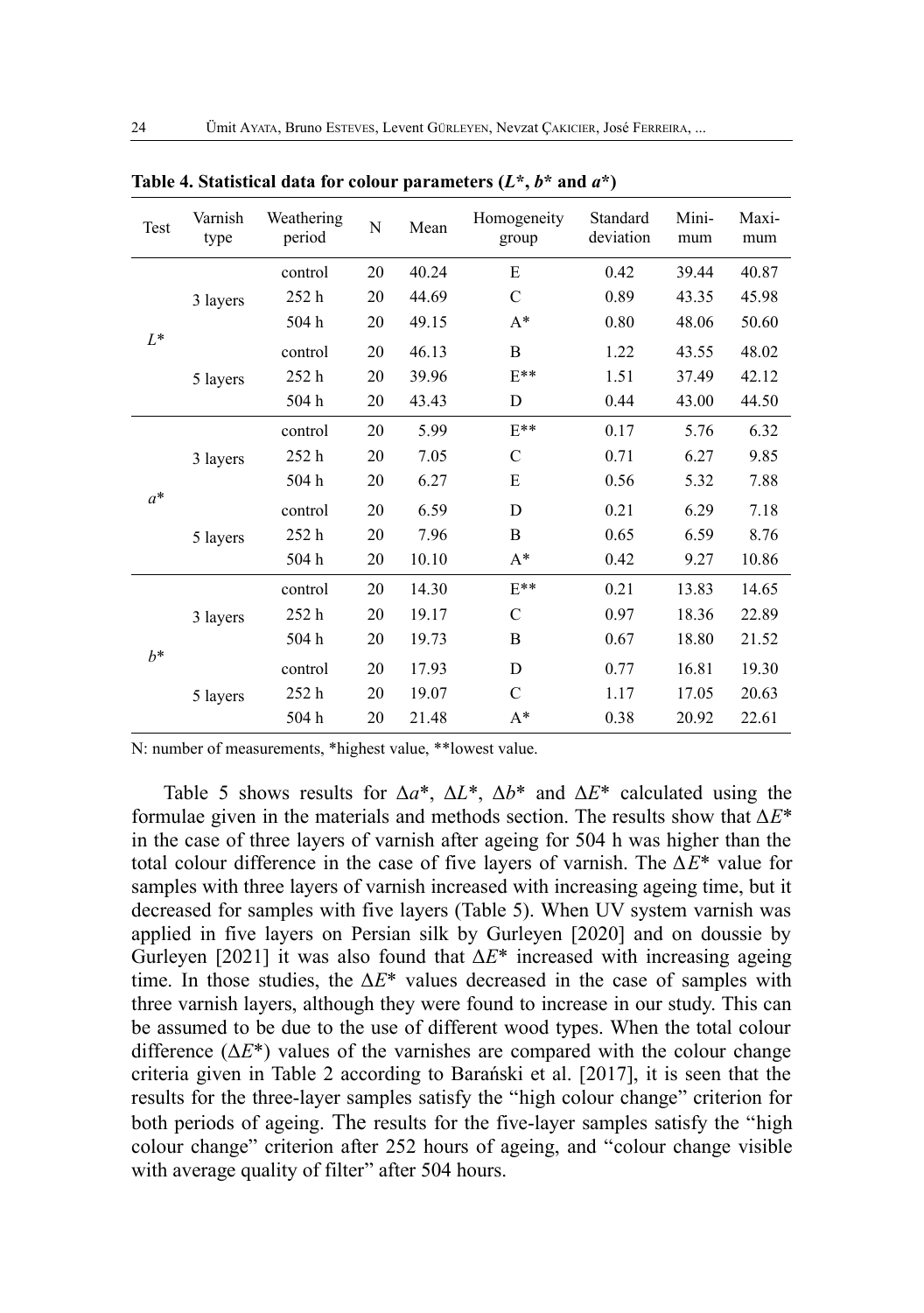| Varnish<br>type | Weathering<br>period | $\Delta L^*$ | $\Lambda a^*$ | $\Lambda h^*$ | $\Delta E^*$ | Colour change criteria<br>[Barański et al. 2017] |   |
|-----------------|----------------------|--------------|---------------|---------------|--------------|--------------------------------------------------|---|
| 3 layers        | 252 hours            | 4.45         | 1.06          | 4.87          | 6.68         | $12 > \Lambda E^* > 6$                           | A |
|                 | 504 hours            | 8.91         | 0.28          | 5.43          | 10.44        | $12 > \Lambda E^* > 6$                           | A |
| 5 layers        | 252 hours            | $-617$       | 137           | 1.14          | 6.42         | $12 > \Lambda E^* > 6$                           | A |
|                 | 504 hours            | $-2.70$      | 3.51          | 3.55          | 5.68         | $6 > \Delta E^* > 3$                             | B |

**Table 5. Δ***a***\*, Δ***L***\*, Δ***b***\* and Δ***E***\* values**

A:  $12 > \Delta E^* > 6$  ( $\rightarrow$  High colour change).

B:  $6 > \Delta E^* > 3$  ( $\rightarrow$  Colour change visible with average quality of filter).

Table 6 shows the results of analysis of variance for the glossiness values. They show that for 3- and 5-layer UV system varnish applications, glossiness values at 20°, 60°, and 85° perpendicular and parallel to the fibres were found to be significant.

Table 7 shows the SPSS results for glossiness values at 20°, 60°, and 85° perpendicular and parallel to the fibres.

It was found that the glossiness values at 20°, 60°, and 85° perpendicular and parallel to the fibres, in the case of samples with five layers of UV system varnish, decreased with an increase in ageing time. All glossiness values for samples with five layers were higher than those for samples with three layers. Parallel glossiness values at 60° and 85° were higher than the perpendicular glossiness values. Changes in glossiness during accelerated ageing are strongly correlated with the level of degradation of the surface coating [Cristea et al. 2010]. One of the first wood cell wall polymers to be degraded by UV radiation is lignin, causing bond cleavage of lignin moieties with  $\alpha$ -carbonyl, biphenyl or ring-conjugated double bond structures. Lignin absorbs UV radiation across the UV and UV-vis light spectrum. The lignin photodegradation mechanism is complex, with different pathways yielding free phenoxy radicals that lead to chain cleavage and yellowing [Teacă and Bodîrlău 2016].

Table 8 shows the results of analysis of variance for pendulum hardness and adhesion strength. The values for both adhesion strength and pendulum hardness were found to be significant (Table 8).

Table 9 shows SPSS results for pendulum hardness and adhesion strength.

The pendulum hardness values for samples with five layers of UV system varnish were higher than for those with three layers. In addition, pendulum hardness values decreased on ageing in the three-layer case: a reduction of 13.11% was obtained after 252 h of ageing and a reduction of 30.26% after 504 h of ageing, compared with the control. In the five-layer case, the opposite trend was observed (Table 9). It is reported in the literature that surfaces with higher oscillations are hard and those with fewer oscillations have lower hardness [Sonmez 1989]. Cakicier [2007] reported an increase in layer hardness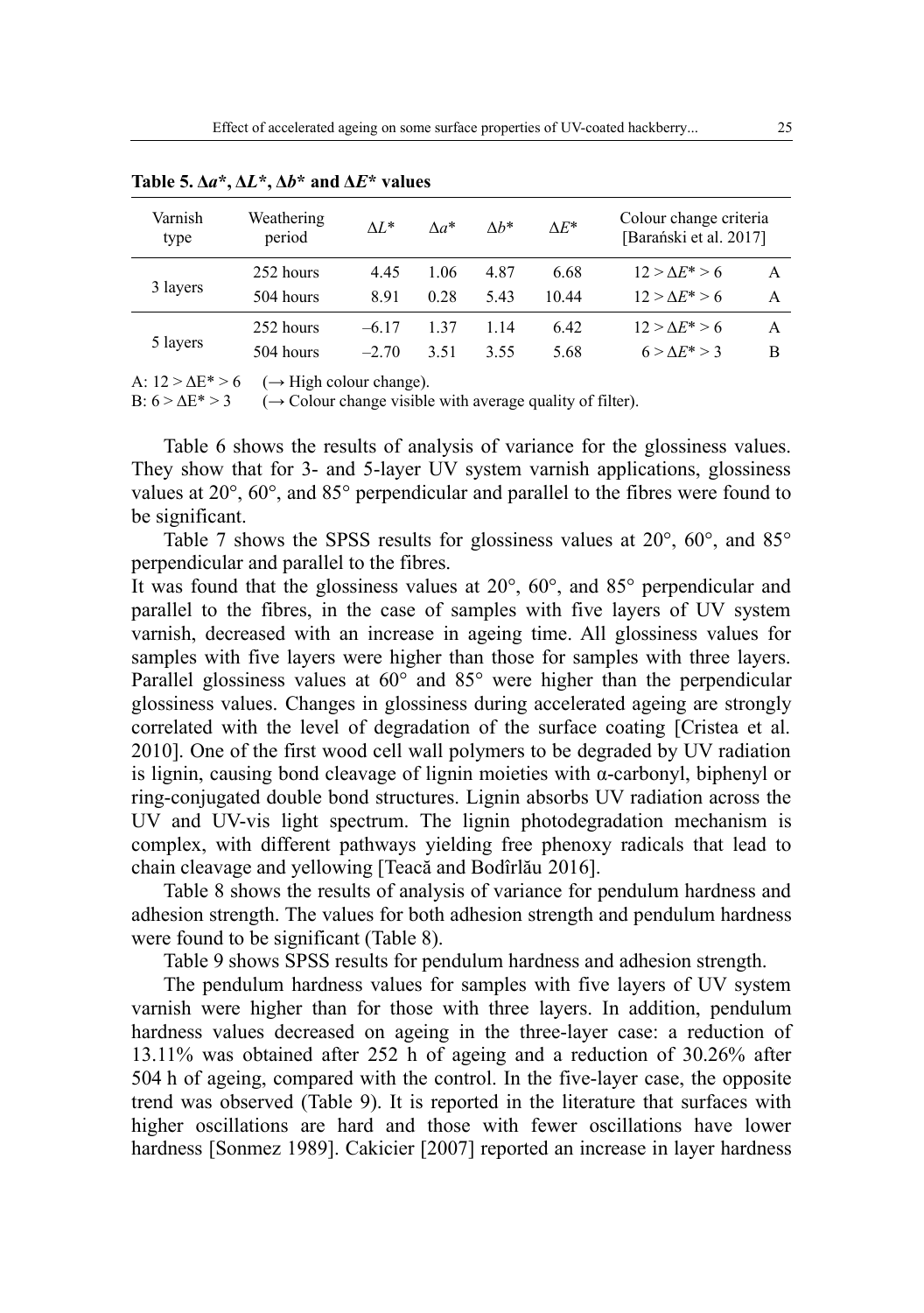| Test                                                                                   | Source              | Sum of<br>squares | Degrees<br>of<br>freedom | Mean<br>square | F         | Sig.     |
|----------------------------------------------------------------------------------------|---------------------|-------------------|--------------------------|----------------|-----------|----------|
|                                                                                        | Varnish type (A)    | 13.534            | $\mathbf{1}$             | 13.534         | 1198.358  | $0.000*$ |
| $  20^\circ$                                                                           | Weathering time (B) | 4.273             | $\overline{2}$           | 2.137          | 189.181   | $0.000*$ |
|                                                                                        | Interaction (AB)    | 5.253             | $\overline{c}$           | 2.627          | 232.567   | $0.000*$ |
|                                                                                        | Error               | 1.288             | 114                      | 0.011          |           |          |
|                                                                                        | Total               | 71.850            | 120                      |                |           |          |
| $  60^\circ$<br>$  85^\circ$<br>$\pm 20^{\circ}$<br>$\pm 60^\circ$<br>$\perp 85^\circ$ | Corrected total     | 24.348            | 119                      |                |           |          |
|                                                                                        | Varnish type (A)    | 2474.300          | 1                        | 2474.300       | 29.389    | $0.000*$ |
|                                                                                        | Weathering time (B) | 951.392           | $\overline{2}$           | 475.696        | 5.650     | $0.005*$ |
|                                                                                        | Interaction (AB)    | 749.985           | $\overline{2}$           | 374.993        | 4.454     | $0.014*$ |
|                                                                                        | Error               | 9597.921          | 114                      | 84.192         |           |          |
|                                                                                        | Total               | 19730.850         | 120                      |                |           |          |
|                                                                                        | Corrected total     | 13773.598         | 119                      |                |           |          |
|                                                                                        | Varnish type (A)    | 3882.856          | 1                        | 3882.856       | 10670.016 | $0.000*$ |
|                                                                                        | Weathering time (B) | 4657.309          | $\overline{c}$           | 2328.654       | 6399.098  | $0.000*$ |
|                                                                                        | Interaction (AB)    | 1438.763          | $\overline{c}$           | 719.382        | 1976.847  | $0.000*$ |
|                                                                                        | Error               | 41.485            | 114                      | 0.364          |           |          |
|                                                                                        | Total               | 18517.880         | 120                      |                |           |          |
|                                                                                        | Corrected total     | 10020.413         | 119                      |                |           |          |
|                                                                                        | Varnish type (A)    | 17.557            | $\mathbf{1}$             | 17.557         | 6985.932  | $0.000*$ |
|                                                                                        | Weathering time (B) | 6.181             | $\overline{c}$           | 3.090          | 1229.661  | $0.000*$ |
|                                                                                        | Interaction (AB)    | 8.216             | 2                        | 4.108          | 1634.597  | $0.000*$ |
|                                                                                        | Error               | 0.287             | 114                      | 0.003          |           |          |
|                                                                                        | Total               | 77.750            | 120                      |                |           |          |
|                                                                                        | Corrected total     | 32.240            | 119                      |                |           |          |
|                                                                                        | Varnish type (A)    | 1505.633          | $\mathbf{1}$             | 1505.633       | 28993.517 | $0.000*$ |
|                                                                                        | Weathering time (B) | 531.592           | $\overline{2}$           | 265.796        | 5118.349  | $0.000*$ |
|                                                                                        | Interaction (AB)    | 276.286           | $\overline{2}$           | 138.143        | 2660.176  | $0.000*$ |
|                                                                                        | Error               | 5.920             | 114                      | 0.052          |           |          |
|                                                                                        | Total               | 6106.637          | 120                      |                |           |          |
|                                                                                        | Corrected total     | 2319.431          | 119                      |                |           |          |
|                                                                                        | Varnish type (A)    | 2018.840          | $\mathbf{1}$             | 2018.840       | 71496.675 | $0.000*$ |
|                                                                                        | Weathering time (B) | 1594.741          | $\overline{c}$           | 797.371        | 28238.660 | $0.000*$ |
|                                                                                        | Interaction (AB)    | 876.751           | $\overline{2}$           | 438.376        | 15524.951 | $0.000*$ |
|                                                                                        | Error               | 3.219             | 114                      | 0.028          |           |          |
|                                                                                        | Total               | 7443.760          | 120                      |                |           |          |
|                                                                                        | Corrected total     | 4493.552          | 119                      |                |           |          |

# **Table 6. Analysis of variance results for glossiness values**

\*Significant if  $\alpha$  is less than or equal to 0.05.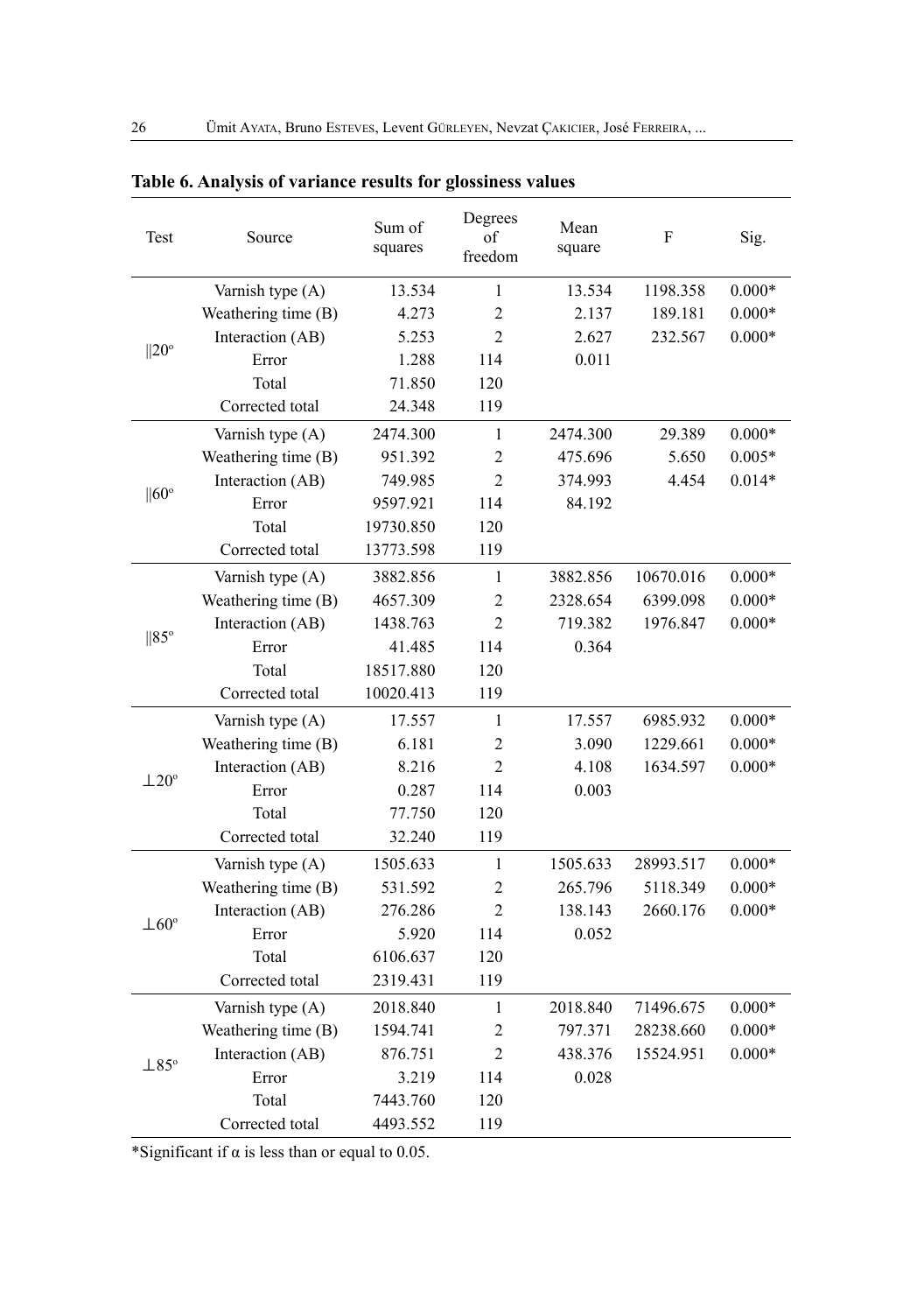| Test           | Varnish<br>type | Weathering<br>period | $\overline{N}$ | Mean     | Homogeneity<br>group      | Standard<br>deviation | Mini-<br>mum | Maxi-<br>mum |
|----------------|-----------------|----------------------|----------------|----------|---------------------------|-----------------------|--------------|--------------|
|                |                 | control              | 20             | 0.30     | E                         | $0.00\,$              | 0.30         | 0.30         |
| $  20^{\circ}$ | 3 layers        | 252h                 | 20             | 0.20     | $F^{**}$                  | 0.00                  | 0.20         | 0.20         |
|                |                 | 504h                 | 20             | 0.38     | D                         | 0.18                  | 0.30         | 0.90         |
|                |                 | control              | 20             | 1.49     | $A^*$                     | 0.09                  | 1.30         | 1.60         |
|                | 5 layers        | 252h                 | 20             | 0.87     | B                         | 0.13                  | 0.60         | 1.00         |
|                |                 | 504h                 | 20             | 0.54     | $\mathcal{C}$             | 0.10                  | 0.40         | 0.70         |
|                |                 | control              | 20             | 3.46     | $\, {\bf B}$              | 0.05                  | 3.40         | 3.50         |
|                | 3 layers        | $252\ \mathrm{h}$    | $20\,$         | 1.96     | $\, {\bf B}$              | $0.07\,$              | 1.80         | 2.00         |
|                |                 | 504h                 | $20\,$         | 2.10     | B                         | 0.02                  | 2.00         | 2.10         |
| $  60^{\circ}$ |                 | control              | $20\,$         | 15.62    | $A^*$                     | 0.09                  | 15.50        | 15.80        |
|                | 5 layers        | 252h                 | 20             | 15.02    | $\boldsymbol{\mathsf{A}}$ | 22.47                 | 9.70         | 110.50       |
|                |                 | 504h                 | 20             | 4.13     | B                         | 0.17                  | 3.90         | 4.40         |
|                |                 | control              | 20             | 6.79     | $\mathcal{C}$             | 0.13                  | 6.60         | 7.00         |
|                | 3 layers        | 252h                 | 20             | 1.29     | ${\bf E}$                 | 0.22                  | 0.70         | 1.40         |
|                |                 | $504\ \mathrm{h}$    | 20             | $0.10\,$ | ${\bf F}$                 | $0.00\,$              | $0.10\,$     | 0.10         |
| $  85^\circ$   | 5 layers        | control              | 20             | 26.26    | $A^*$                     | 0.12                  | 26.10        | 26.50        |
|                |                 | 252h                 | 20             | 13.41    | $\, {\bf B}$              | 0.34                  | 12.90        | 13.90        |
|                |                 | 504h                 | 20             | 2.65     | D                         | 1.41                  | 1.50         | 5.30         |
|                | 3 layers        | control              | 20             | 0.21     | ${\bf E}$                 | 0.08                  | 0.10         | 0.30         |
|                |                 | 252h                 | 20             | 0.20     | $E^{**}$                  | 0.02                  | 0.10         | 0.20         |
|                |                 | 504h                 | $20\,$         | 0.30     | ${\rm D}$                 | 0.02                  | 0.20         | 0.30         |
| $\pm 20^\circ$ |                 | control              | 20             | 1.60     | $A^*$                     | 0.09                  | 1.40         | 1.70         |
|                | 5 layers        | 252h                 | 20             | 1.00     | $\, {\bf B}$              | 0.00                  | 1.00         | 1.00         |
|                |                 | $504\ \mathrm{h}$    | 20             | $0.40\,$ | $\mathbf C$               | $0.00\,$              | 0.40         | 0.40         |
|                |                 | control              | 20             | 2.97     | $\overline{D}$            | 0.17                  | 2.70         | 3.20         |
|                | 3 layers        | 252h                 | $20\,$         | 1.62     | $E^{**}$                  | 0.19                  | 1.18         | 1.70         |
|                |                 | 504h                 | $20\,$         | 1.64     | ${\bf E}$                 | 0.10                  | 1.50         | 1.80         |
| $\pm 60^\circ$ |                 | control              | 20             | 13.97    | $A^*$                     | 0.41                  | 13.50        | 14.80        |
|                | 5 layers        | 252h                 | 20             | 8.27     | $\, {\bf B}$              | 0.12                  | 8.00         | 8.50         |
|                |                 | 504h                 | 20             | 5.25     | $\overline{C}$            | 0.22                  | 4.80         | 5.60         |
|                |                 | control              | $20\,$         | 2.20     | $\mathbf D$               | 0.00                  | 2.20         | 2.20         |
|                | 3 layers        | 252h                 | $20\,$         | 0.23     | ${\bf E}$                 | 0.22                  | 0.10         | 0.70         |
|                |                 | 504h                 | 20             | 0.14     | $E^{**}$                  | $0.08\,$              | 0.10         | 0.30         |
| $\perp$ 85°    |                 | control              | $20\,$         | 17.91    | $A^*$                     | 0.23                  | 17.40        | 18.20        |
|                | 5 layers        | 252h                 | 20             | 5.94     | $\, {\bf B}$              | 0.21                  | 5.60         | 6.30         |
|                |                 | 504h                 | 20             | 3.34     | $\mathbf C$               | 0.13                  | 3.20         | 3.50         |

**Table 7. Statistical data for glossiness values**

N: number of measurements, \*highest value, \*\*lowest value.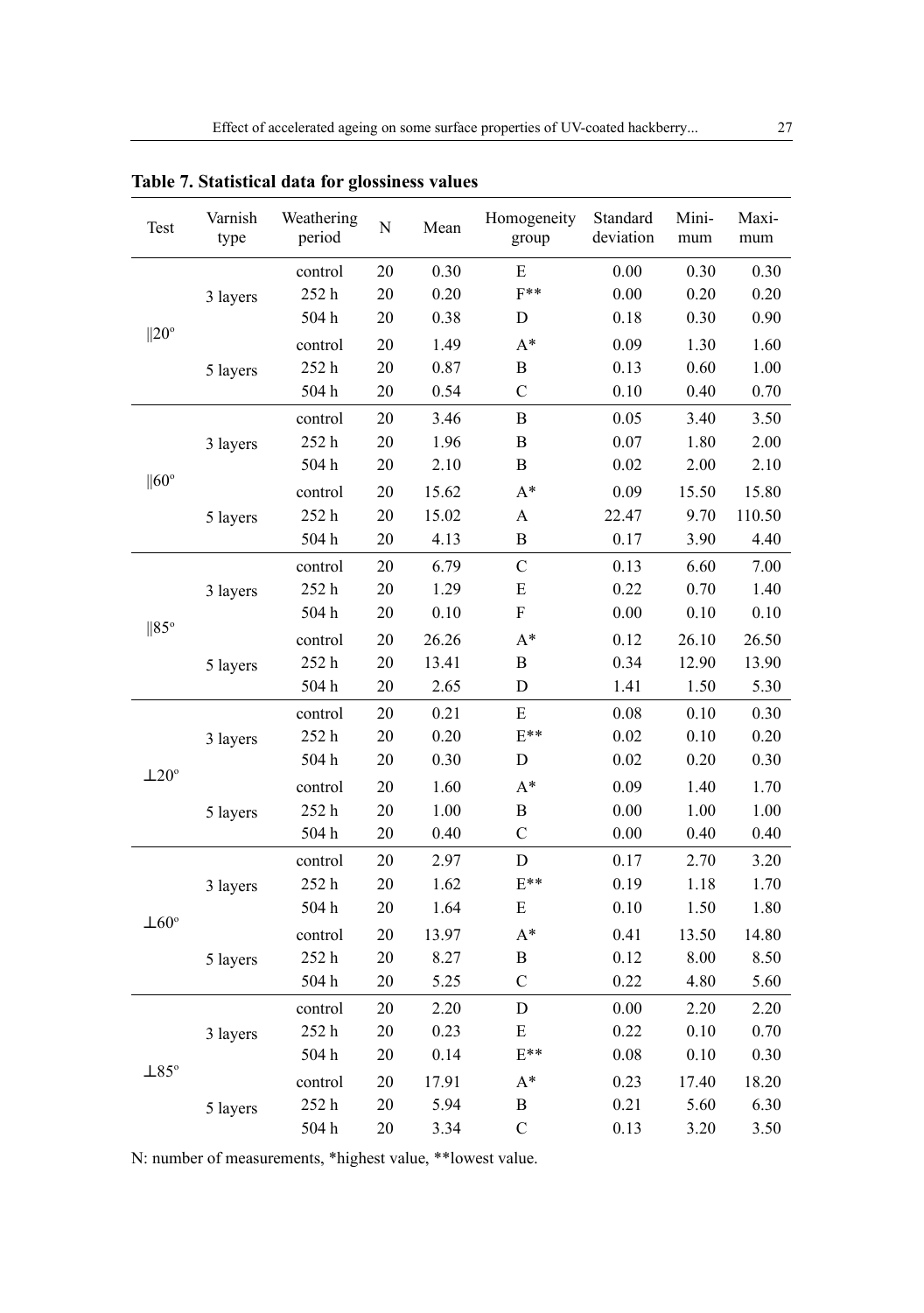| Test     | Source                | Sum of<br>squares | Degrees<br>οf<br>freedom | Mean<br>square | F       | Sig.     |
|----------|-----------------------|-------------------|--------------------------|----------------|---------|----------|
|          | Varnish type (A)      | 22504.067         | 1                        | 22504.067      | 406.972 | $0.000*$ |
|          | Weathering time $(B)$ | 1009.900          | $\overline{2}$           | 504.950        | 9.132   | $0.000*$ |
| Pendulum | Interaction (AB)      | 4852.633          | $\overline{2}$           | 2426.317       | 43.878  | $0.000*$ |
| hardness | Error                 | 2986.000          | 54                       | 55.296         |         |          |
|          | Total                 | 441710.000        | 60                       |                |         |          |
|          | Corrected total       | 31352.600         | 59                       |                |         |          |
|          | Varnish type (A)      | 0.222             | 1                        | 0.222          | 6.644   | $0.017*$ |
|          | Weathering time $(B)$ | 5.150             | 2                        | 2.575          | 77.110  | $0.000*$ |
| Adhesion | Interaction (AB)      | 0.231             | $\overline{2}$           | 0.116          | 3.459   | $0.048*$ |
| strength | Error                 | 0.801             | 24                       | 0.033          |         |          |
|          | Total                 | 83.077            | 30                       |                |         |          |
|          | Corrected total       | 6.405             | 29                       |                |         |          |

#### **Table 8. Analysis of variance results for pendulum hardness and adhesion strength**

\*Significant if  $\alpha$  is less than or equal to 0.05.

| <b>Test</b>                   | Varnish<br>type | Weathering<br>period | N  | Mean   | Homogeneity<br>group | Standard<br>deviation | Mini-<br>mum | Maxi-<br>mum |
|-------------------------------|-----------------|----------------------|----|--------|----------------------|-----------------------|--------------|--------------|
|                               |                 | control              | 10 | 71.70  | D                    | 8.50                  | 60.00        | 88.00        |
|                               | 3 layers        | 252h                 | 10 | 62.30  | E                    | 3.86                  | 56.00        | 69.00        |
| Pendulum                      |                 | 504 h                | 10 | 56.00  | $E^{**}$             | 5.89                  | 47.00        | 66.00        |
| hardness                      | 5 layers        | control              | 10 | 85.00  | $\mathcal{C}$        | 3.86                  | 80.00        | 93.00        |
|                               |                 | 252h                 | 10 | 114.10 | $A^*$                | 8.96                  | 102.00       | 130.00       |
|                               |                 | 504 h                | 10 | 107.10 | B                    | 10.71                 | 90.00        | 121.00       |
|                               |                 | control              | 5  | 2.15   | $A^*$                | 0.28                  | 1.86         | 2.52         |
|                               | 3 layers        | 252h                 | 5  | 1.46   | B                    | 0.15                  | 1.28         | 1.62         |
| Adhesion<br>strength<br>(MPa) |                 | 504 h                | 5  | 0.93   | $C^{**}$             | 0.04                  | 0.88         | 0.98         |
|                               |                 | control              | 5  | 2.14   | A                    | 0.29                  | 1.82         | 2.54         |
|                               | 5 layers        | 252h                 | 5  | 1.57   | B                    | 0.12                  | 1.45         | 1.75         |
|                               |                 | 504 h                | 5  | 1.34   | B                    | 0.06                  | 1.27         | 1.40         |

**Table 9. Statistical data for pendulum hardness and surface adhesion strength** 

N: number of measurements, \*highest value, \*\*lowest value.

due to the ageing effect in his study. He stated that the temperature effect, which increases during the ageing process, increases cross-links between varnish molecules, which leads to an increase in the hardness of the polymeric layers. Similar results were obtained after  $252$  and  $504$  h with  $U\overrightarrow{V}$  system varnish applied (in three and five layers) on apricot by Ayata et al. [2021a], on Persian silk by Gurleyen [2020], and on doussie by Gurleyen [2021]. It is also reported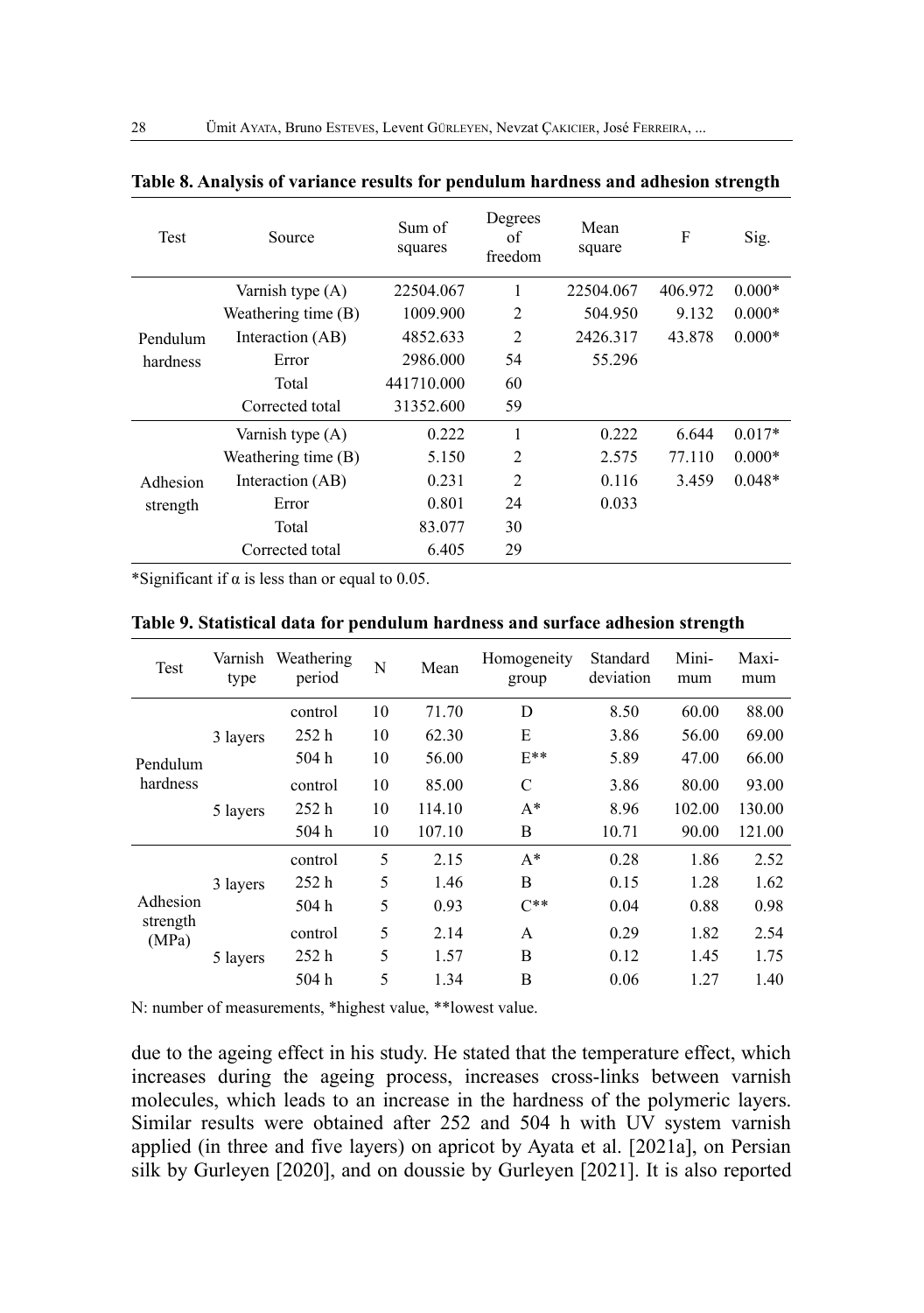that adhesion strength values decreased after 252 and 504 hours of ageing of samples with three and five layers of UV system varnish: by Ayata et al. [2021a] using apricot, by Gurleyen [2021] using doussie, by Ayata [2019] using lemon, and by Gurleyen [2020] using Persian silk. According to Bilgen [2010], temperature, different wavelengths of sunlight, humidity and UV radiation are influencing factors, and their effect levels may vary according to different times of day and seasonal changes. Their effects cause expansion in the varnish layer, decreasing the adhesion strength between the varnish layer and the sample surface. The results of our study were in line with those reported in the literature. Reduction in adhesion strength may be due to many factors (migration of extractives to the wood surface affecting the bond line, wood degradation, chemical degradation of the coating, etc.) [Ayata 2019]. It has been reported that loss of adhesion strength due to weather conditions is caused by wood deterioration rather than chemical degradation of the adhesive [Clerc et al. 2017].

# **Conclusions**

The results of the study are summarized below:

- Analysis of variance for all tests showed the results to be significant. This highlights the importance of the different types of chemicals used in undercoat applications.
- It was found that glossiness values at  $20^{\circ}$ ,  $60^{\circ}$ , and  $85^{\circ}$  perpendicular and parallel to the fibres, adhesion strength, and *L*\* values decreased, while *a*\* and  $b^*$  values increased, after ageing in samples with five layers of UV system varnish. For samples with three layers of varnish, *L*\*, *a*\*, *b*\*, and glossiness values at 20° perpendicular and parallel to the fibres increased on ageing, while pendulum hardness, adhesion strength and glossiness values at 60° and 85° perpendicular and parallel to the fibres decreased.
- Surfaces with five layers applied were determined to be harder than those with three layers, according to pendulum hardness results.
- Comparing the results of this study with other studies using the same applications of UV system varnish and ageing processes, the fact that the wood species are different has added important information to the existing research results.
- According to the results obtained for both varnish types (3- and 5-layer), it was found that although the top coat applications are the same, different results are obtained after ageing due to the different filling coats.
- It is seen that there are many incomplete studies on hackberry wood in the literature. As a suggestion, it is recommended to apply artificial or natural ageing for this wood type, to determine the relationship between varnish types by applying various varnishes (cellulosic, synthetic, water-based,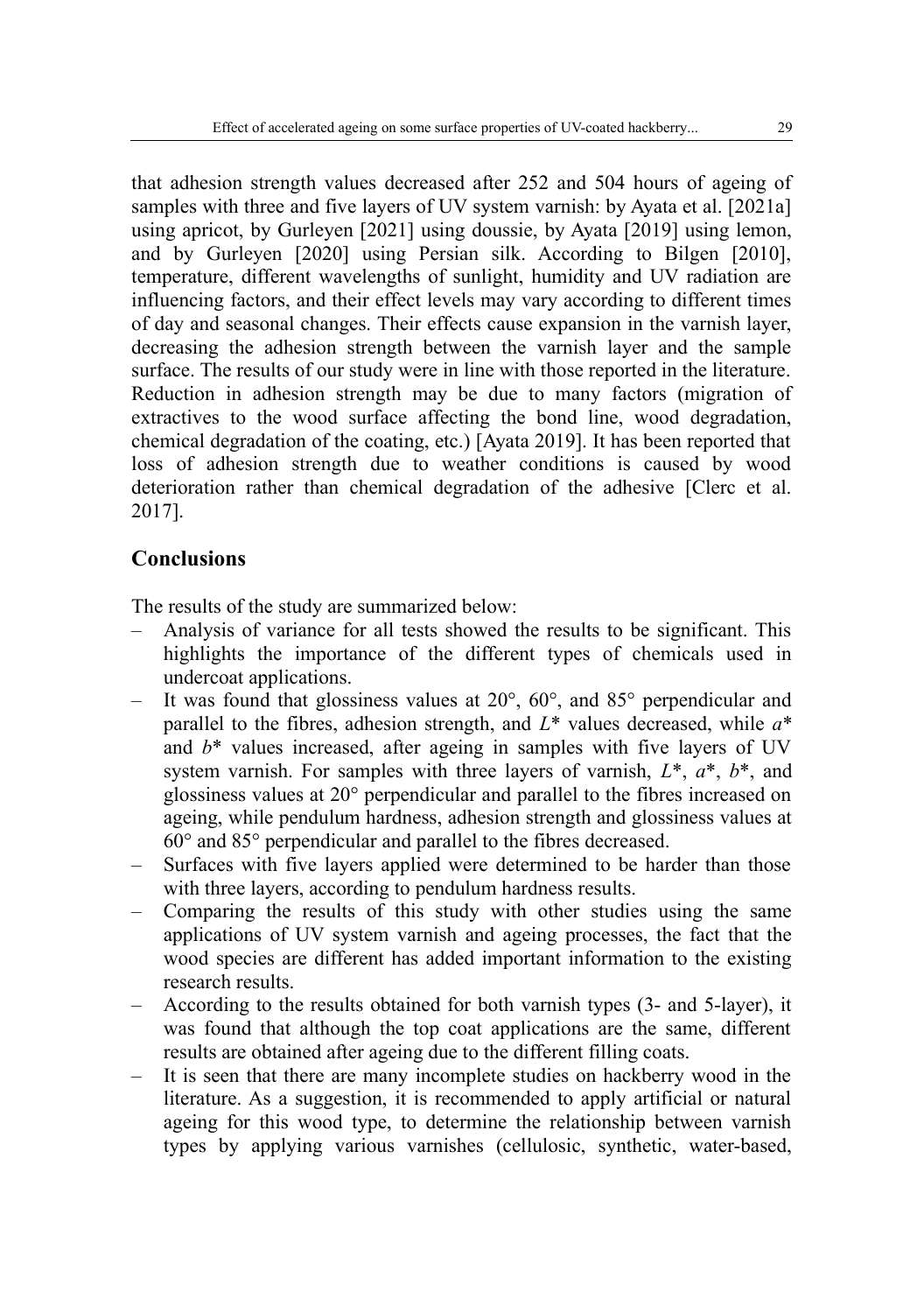acrylic, polyurethane, etc.), and to perform chemical analysis of the wood of this tree.

## **References**

- **Ayata U.** [2019]: Effects of artificial weathering on the surface properties of ultraviolet varnish applied to lemonwood (*Citrus limon* (L.) Burm.). Bioresources 14: 8313-8323. DOI: 10.15376/biores.14.4.8313-8323
- **Ayata U., Cakicier N., Gurleyen L.** [2021a]: Determination of the artificial aging performance of the apricot wood applied with UV system parquet varnish used indoors. Furniture and Wooden Material Research Journal 4: 40-50. DOI: 10.33725/mamad. 922311
- **Ayata U., Cakicier N., Gurleyen L.** [2021b]: Determination of some surface properties of UV curable varnish-applied cedar wood after artificial aging application. Furniture and Wooden Material Research Journal 4: in press. DOI: 10.33725/mamad.1005120
- **Ayata U., Çavuş V.** [2018]: The determination of the surface adhesion resistance and pendulum hardness on the parquets applied UV varnish as single and double layers. Journal of Engineering Sciences and Design 6: 541-545. DOI: 10.21923/jesd.388346
- **Ayata U., Gurleyen L., Cakicier N.** [2016]: The determination of the surface adhesion resistance and pendulum hardness values on laminated parquets of a UV system varnish applied oak wood derived by using different water-based paints, International Forestry Symposium, 07-10 December, Kastamonu, Turkey, p. 827-831
- **Ayata U., Gurleyen L., Esteves B., Gurleyen T., Cakicier N. [**2017a]: Effect of heat treatment (ThermoWood) on some surface properties of parquet beech (*Fagus orientalis* Lipsky.) with different layers of UV system applied. BioResources 12: 3876-3889. DOI: 10.15376/biores.12.2.3876-3889
- **Ayata U., Gurleyen T., Gurleyen L., Esteves B., Çakicier N.** [2017b]: Determination of some surface properties on single/double layer UV system parquet varnish layers applied and heat-treated (ThermoWood) wood at 212°C for 2 hours ash (*Fraxinus excelsior*). 5th International Symposium on Innovative Technologies in Engineering And Science, 29 September – 01 October 2017, Architecture and Construction University, Baku – Azerbaijan, p. 1318-1326
- **Ayata U., Sahin S., Esteves B., Gurleyen L.** [2018a]: Effect of thermal aging on color and glossiness of UV system varnish applied laminated parquet layers. Bioresources 13: 861- -868. DOI: 10.15376/biores.13.1.861-868
- **Ayata U., Sahin S., Gurleyen L., Esteves B.** [2018b]: Effect of thermal aging on adhesion resistance strength of UV system varnish-applied laminated parquet layers. Multidisciplinary Studies-3 (Health and Natural Sciences), Edited by Ridvan Karapinar & Murat A. Kus, Ankara, Turkey, p. 301-311
- **Barański J., Klement I., Vilkovská T., Konopka A.** [2017]: High temperature drying process of beech wood (*Fagus sylvatica* L.) with different zones of sapwood and red false heartwood. BioResources 12: 1861-1870. DOI: 10.15376/biores.12.1.1861-1870
- **Bhatt B.P., Verma N.D.** [2002]: Some multipurpose tree species for agroforestry systems. Published by ICAR Research Complex for NEH Region, Umiam, Meghalaya, pp. 148
- **Bilgen S.** [2010]: The effects of outside conditions over some characteristics of varnished juniper wood. Master's thesis, Karabuk University, Graduate School of Natural and Applied Sciences, Department of Furniture and Decoration, Karabuk, Turkey
- **Cakicier N.** [2007]: Changes due to weathering of surface finishing layers of wood. 234 p. Ph D. Thesis Istanbul University. Institute of Science and Technology, Istanbul. Turkey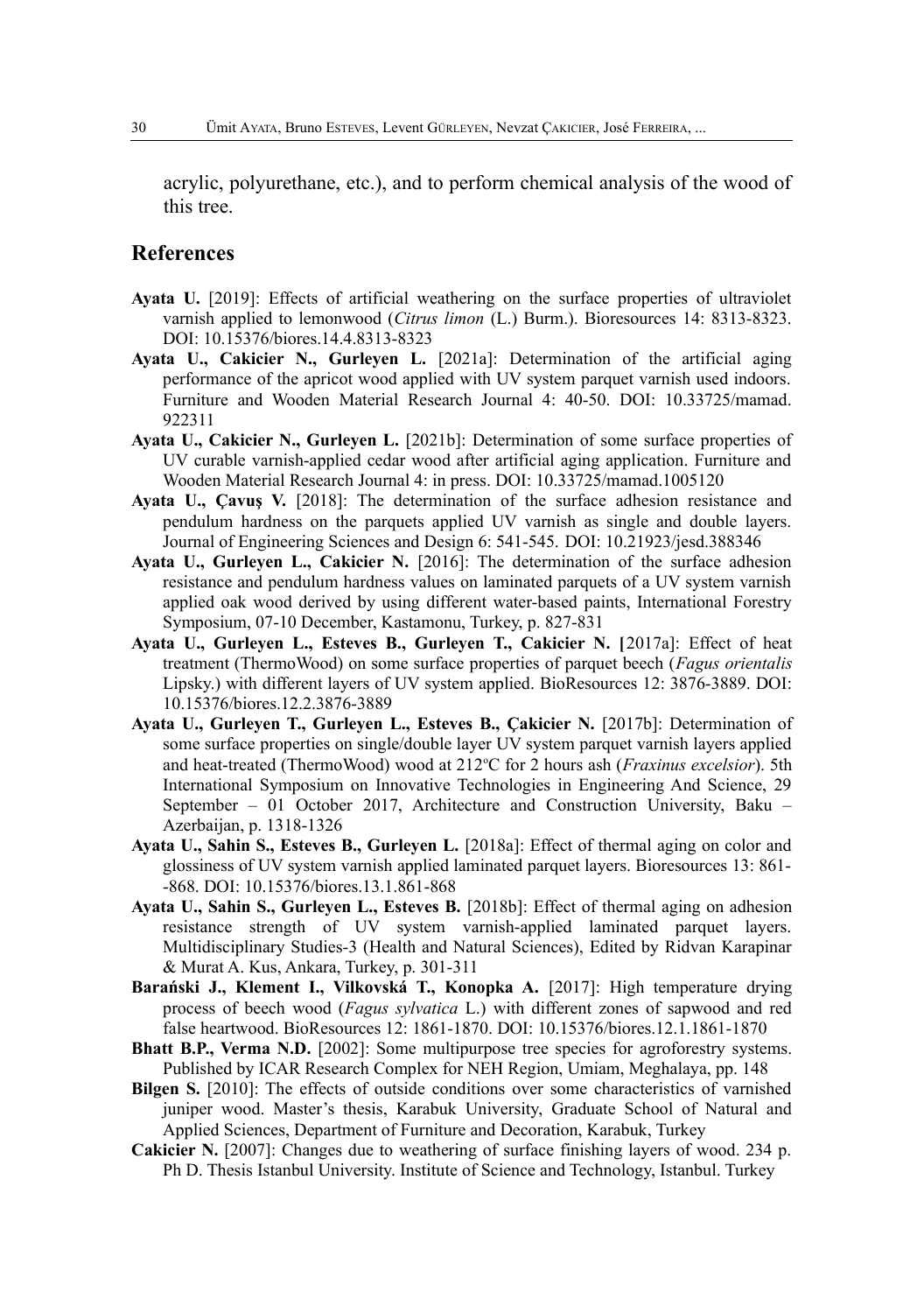- **Çavuş V.** [2020]: Determination of some physical and mechanical properties of hackberry (*Celtis australis* L.) wood. 1. International Hazar Scientific Research Congress, Baku, Azerbaijan, 18-20 September, p. 912-927
- **Çavuş V.** [2021]: Weathering performance of mulberry wood with UV varnish applied and its mechanical properties. BioResources 16: 6791-6798. DOI: 10.15376/biores.16.4.6791- -6798
- **Clerc G., Brülisauer M., Affolter S., Volkmer T., Pichelin F., Niemz P.** [2017]: Characterization of the ageing process of one-component polyurethane moisture curing wood adhesive. International Journal of Adhesion and Adhesives 72: 130-138. DOI: 10.1016/j.ijadhadh.2016.09.008
- **Cristea M.V., Riedl B., Blanchet P.** [2010]: Enhancing the performance of exterior waterborne coatings for wood by inorganic nanosized UV absorbers. Progress in Organic Coatings 69: 432-441. DOI: 10.1016/j.porgcoat.2010.08.006
- **Cugen I.** [2011]: Orman ormancılık kavramları ve terimleri sözlüğü (Botanik-Coğrafya- -Çevre) (Ekoloji-Orman), Memleket ve Amenajman Haritaları Lejandı. Turhan Kitapevi, Ankara, Turkey. ISBN: 978-605-5593-32-2, 1409 p.
- **de Moura L.F., Brito J.O., Nolasco A.M., Uliana L.R., De Muniz G.I.B.** [2013]: Evaluation of coating performance and colour stability on thermally rectified *Eucalyptus grandis* and *Pinus caribaea* var. *hondurensis* woods. Wood Research 58: 231-242
- **Gaur R.D.** [1999]: Flora of the District Garhwal Northwest Himalaya with Ethnobotanical Notes. Srinagar, Dehradun; Transmedia Publication Center: p. 811
- **Gultekin H.C.** [2014]: Önemli Orman Ağaçlarının Fidan Üretim Teknikleri (Doğal Yayılışları, Kullanım Alanları, Çiçeklenme Zamanları, Meyve veya Kozalak Toplama Zamanı, Tohum Toplama ve Çıkarma Yöntemleri, Tohum Özellikleri, Tohum Uygulanacak Ön İşlemler, Fidanlık Tekniği). Çeşitli Yayınlar Serisi No: 26, Müdürlük Yayın No: 271, ISSN: 1300-395X, 338 p.
- **Gurleyen L.** [2020]: Effect of artificial weathering on the some surface properties of UV system parquet varnish applied to persian silk (*Albizia julibrissin*) wood. Turkish Journal of Forestry 21: 451-460. DOI: 10.18182/tjf.795597
- **Gurleyen L.** [2021]: Effects of artificial weathering on the color, gloss, adhesion, and pendulum hardness of UV system parquet varnish applied to doussie (*Afzelia africana*) wood. BioResources 16: 1616-1627. DOI: 10.15376/biores.16.1.1616-1627
- **Gurleyen L., Ayata U., Esteves B., Cakicier N.** [2017a]: Effects of heat treatment on the adhesion strength, pendulum hardness, surface roughness, color and glossiness of Scots pine laminated parquet with two different types of UV varnish application. Maderas- -Ciencia y Tecnologia 19: 213-224. DOI: 10.4067/S0718-221X2017005000019
- **Gurleyen L., Ayata U., Esteves B., Gurleyen T., Cakicier N.** [2019]: Effects of thermal modification of oak wood upon selected properties of coating systems. Bioresources 14: 1838-1849. DOI: 10.15376/biores.14.1.1838-1849
- **Gurleyen T., Ayata U., Gurleyen L., Esteves B., Cakicier N.** [2017b]: Determination of color, glossiness and hardness values on single and double layer UV system parquet varnish layers applied to rowanberry (*Sorbus* L.) wood. 5th International Symposium on Innovative Technologies in Engineering and Science, 29 September – 01 October 2017, Architecture and Construction University, Baku – Azerbaijan, p. 1327-1336, 2017b
- **Herrera R., Sandak J., Robles E., Krystofiak T., Labidi J.** [2018]: Weathering resistance of thermally modified wood finished with coatings of diverse formulations. Progress in Organic Coatings 119: 145-154. DOI: 10.1016/j.porgcoat.2018.02.015
- **Kaygin B., Akgun E.** [2008]: Comparison of conventional varnishes with nanolacke UV varnish with respect to hardness and adhesion durability. International Journal of Molecular Sciences 9: 476-485. DOI: 10.3390/ijms9040476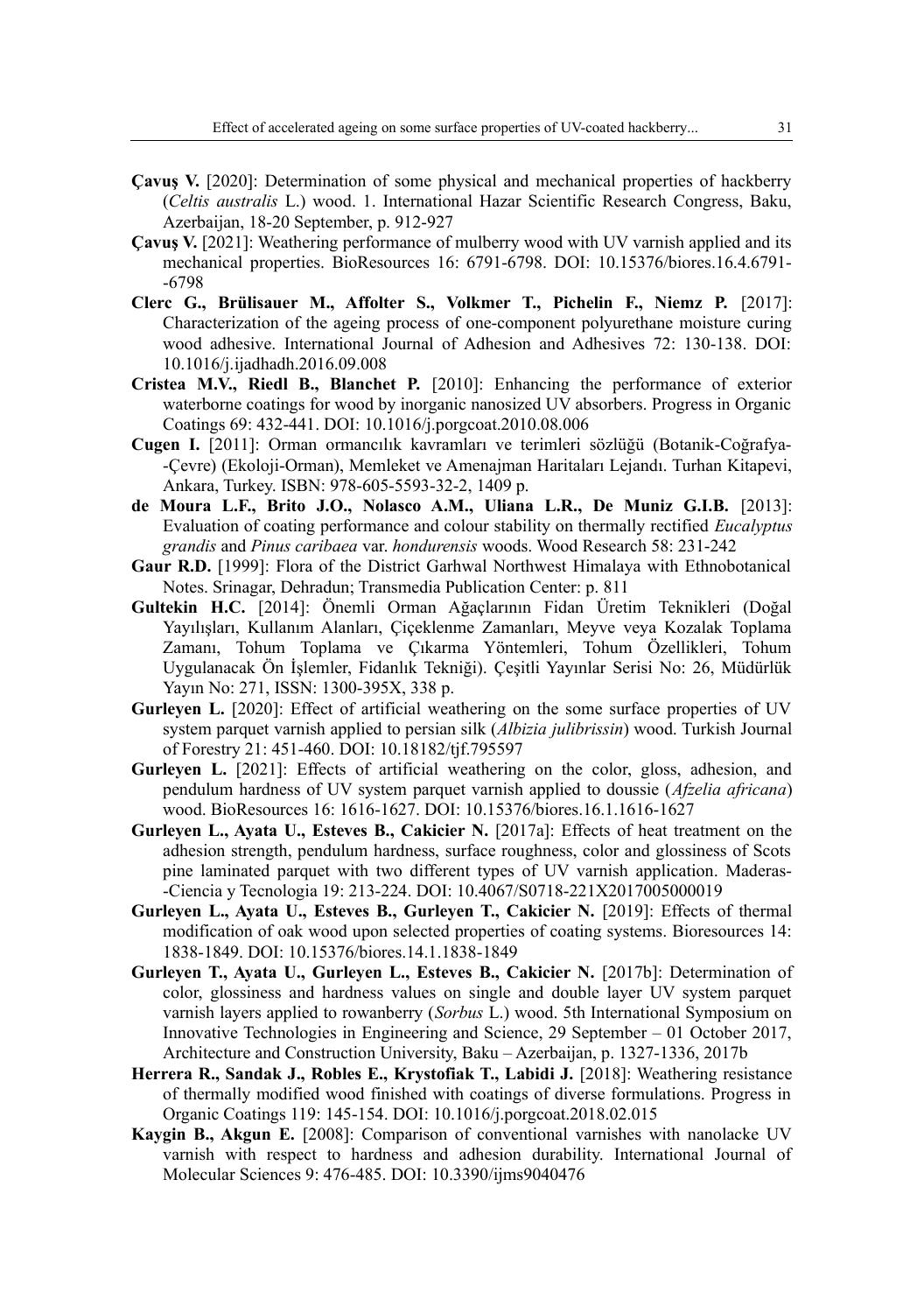- **Li X., Wang D., Zhao L., Hou X., Liu L., Feng B., Li M., Zheng P., Zhao X., Wei S.** [2021]: UV LED curable epoxy soybean-oil-based waterborne PUA resin for wood coatings. Progress in Organic Coatings 151: 105942. DOI: 10.1016/j.porgcoat.2020. 105942
- Pearson R.S., Brown H.P. [1932]: Commercial timbers of India. Colkata; Central Government Publication Branch
- **Salca E.A., Krystofiak T., Lis B., Mazela B., Proszyk S.** [2016]: Some coating properties of black alder wood as a function of varnish type and application method. BioResources 11: 7580-7594. DOI: 10.15376/biores.l 1.3.7580-7594
- **Sedai P., Kalita D., Deka D.** [2016]: Assessment of the fuel wood of India: A case study based on fuel characteristics of some indigenous species of Arunachal Pradesh. Energy Sources, Part A: Recovery, Utilization, and Environmental Effects 38: 891-897. DOI: 10.1080/15567036.2013.834399
- **Sogutlu C., Sonmez A.** [2006]: The effect of UV lights on color changes on some local wood processed with differential preservatives. Journal of the Faculty of Engineering and Architecture of Gazi University 21: 151-159
- **Sonmez A.** [1989]: Durability of varnishes used on surfaces of wooden furniture against important physical mechanical and chemical effects. 142 p. Ph D. Thesis Gazi University, Institute of Science and Technology, Ankara, Turkey
- **Stachowiak-Wencek A. [**2019]: Influence of the packing method of wood products on the emission of volatile organic compounds. Wood Research 64: 515-528
- **Teacă C.A., Bodîrlău R.** [2016]: Photochemical behavior of wood based materials, D. Rosu, P.M. Visakh (Eds.), Photochemical Behavior of Multicomponent Polymeric-based Materials, Advanced Structured Materials, 26, Springer, Cham. DOI: 10.1007/978-3- 319-25196-7\_4
- **Trotter M.** [1944]: The common commercial timber. New Delhi. Government Press
- **Usher G.** [1974]: A dictionary of plants used by man. Constable and Company Ltd., London
- **Vardanyan V., Poaty B., Chauve G., Landry V., Galstian T., Riedl B.** [2014]: Mechanical properties of UV-waterborne varnishes reinforced by cellulose nanocrystals. Journal of Coatings Technology and Research 11: 841-852. DOI: 10.1007/s11998-014-9598-3
- **Viengkhou V., Ng, L.T., Garnett J.L. [**1996]: Role of additives on UV curable coatings on wood. Journal of Applied Polymer Science 61: 2361-2366
- **Wang J., Wu H., Liu R., Long L., Xu J., Chen M., Qiu, H.** [2019]: Preparation of a fast water-based UV cured polyurethane-acrylate wood coating and the effect of coating amount on the surface properties of oak (*Quercus alba* L.). Polymers 11: 1414. DOI: 10.3390/polym11091414
- **Zhao Z., Niu Y., Chen F.** [2021]: Development and finishing technology of waterborne UV lacquer-coated wooden flooring. BioResources 16: 1101-1114. DOI: 10.15376/biores. 16.1.1101-1114

#### **List of standards**

- **ASTM D 2244-3:2007** Standard practice for calculation or color tolerances and color, differences from instrumentally measured color coordinates. ASTM International, West Conshohocken, PA
- **ASTM D 4366-95:1984** Standard test methods for hardness of organic coatings by pendulum test. ASTM, Philadelphia, PA
- **ASTM D 4541:1995** Standard test method for pull-off strength of coatings using portable adhesion testers. ASTM International, West Conshohocken, PA